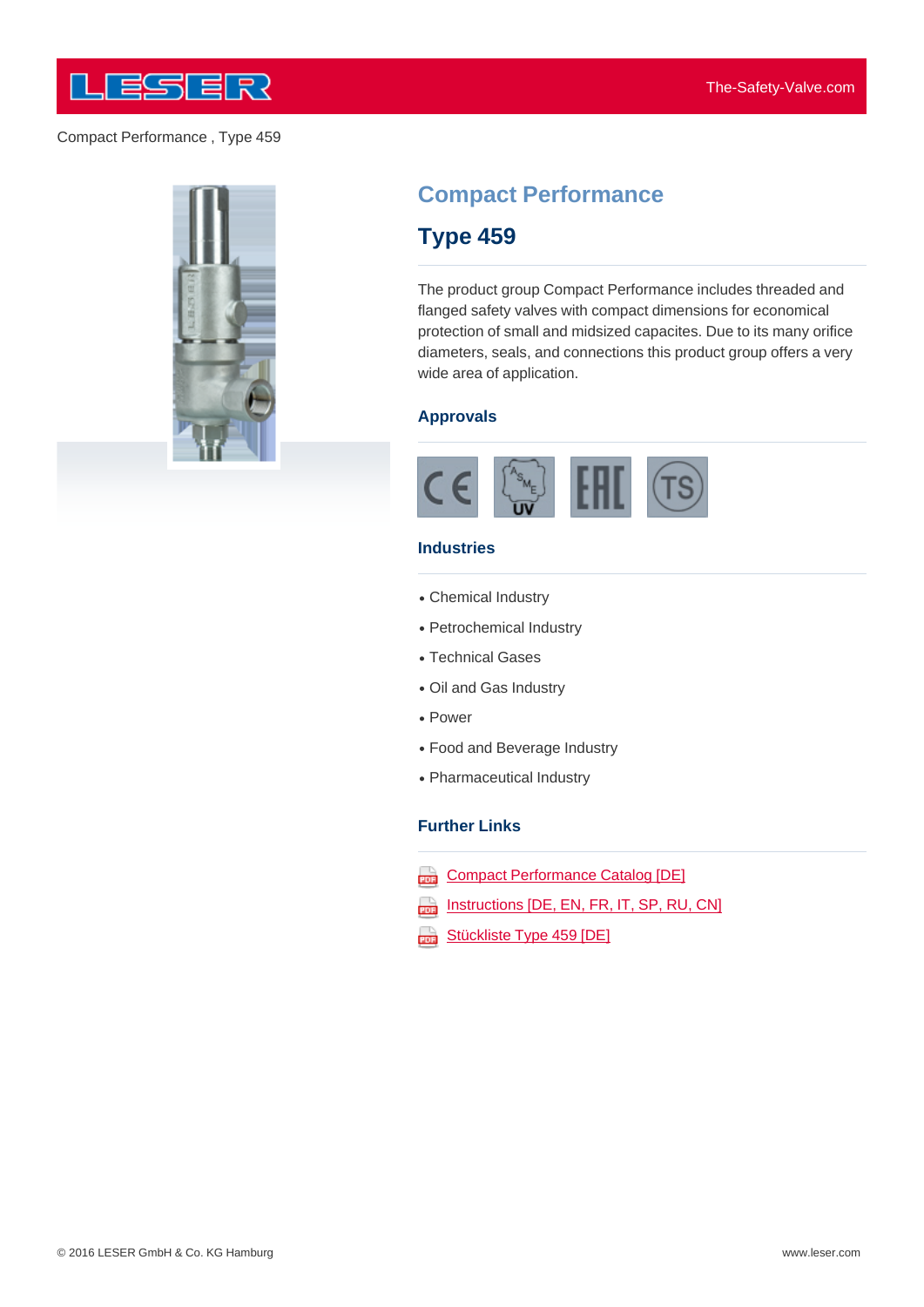

# Compact Performance , Type 459

# **Datasheet**

| <b>Product info</b>                                              | <b>Metric unit</b>                                                                                                    | <b>US unit</b>                                                                                                        |
|------------------------------------------------------------------|-----------------------------------------------------------------------------------------------------------------------|-----------------------------------------------------------------------------------------------------------------------|
| Key feature                                                      | Metal to metal or sealing plate                                                                                       | Metal to metal or sealing plate                                                                                       |
| Nominal diameter<br>inlet                                        |                                                                                                                       |                                                                                                                       |
| Nominal diameter 1/2" - 1"<br>inlet - Thread                     |                                                                                                                       | $1/2" - 1"$                                                                                                           |
| Nominal diameter<br>inlet - Flange                               | DN 15 - DN 25                                                                                                         | $1/2" - 1"$                                                                                                           |
| Nominal diameter<br>outlet                                       |                                                                                                                       |                                                                                                                       |
| Pressure                                                         |                                                                                                                       |                                                                                                                       |
| Actual orifice<br>diameter d0                                    | $9 - 17,5$ mm                                                                                                         | 0,354 - 0,689 in                                                                                                      |
| Actual orifice area 63,6 - 241 mm <sup>2</sup><br>A <sub>0</sub> |                                                                                                                       | 0,099 - 0,374 in <sup>2</sup>                                                                                         |
| Pressure                                                         | $0,2 - 250$ bar                                                                                                       | 2,9 - 3626 psig                                                                                                       |
| Flange rating inlet PN 40 - PN 400                               |                                                                                                                       | CL150 - CL2500                                                                                                        |
| Temperature acc. - 273 to 450 °C<br>to DIN EN                    |                                                                                                                       | -459 to 842 $\degree$ F                                                                                               |
| Temperature acc. - 196 to 450 °C<br>to ASME                      |                                                                                                                       | -321 to 842 °F                                                                                                        |
| Body material                                                    |                                                                                                                       |                                                                                                                       |
| <b>KUB-Materials</b>                                             |                                                                                                                       |                                                                                                                       |
| Material outlet<br>body                                          | 1.0619, 1.4408, 0.7043                                                                                                | SA 216 WCB, SA 351 CF8M, Duktil Gr. 60-40-18                                                                          |
| <b>Material inlet</b><br>body                                    | 1.4104, 1.4404                                                                                                        | SA 479 430, SA 479 316L                                                                                               |
| Valve connection                                                 | Thread acc. to DIN ISO 228-1, ISO 7-1 / BS 21 or<br><b>ASME B1.20.1</b><br>Flange acc. to DIN EN 1092-1 or ASME B16.5 | Thread acc. to DIN ISO 228-1, ISO 7-1 / BS 21 or<br><b>ASME B1.20.1</b><br>Flange acc. to DIN EN 1092-1 or ASME B16.5 |
| <b>Bellows</b>                                                   | Stainless steel, elastomer and hastelloy                                                                              | Stainless steel, elastomer and hastelloy                                                                              |
| Type of loading                                                  | Spring loaded                                                                                                         | Spring loaded                                                                                                         |
| Approvals                                                        | PED/ DIN EN ISO 4126-1, AD 2000-Merkblatt A2,<br>ASME Sec. VIII Div. 1, CRN, AQSIQ, EAC                               | PED/ DIN EN ISO 4126-1, AD 2000-Merkblatt A2,<br>ASME Sec. VIII Div. 1, CRN, AQSIQ, EAC                               |
| Specials                                                         |                                                                                                                       |                                                                                                                       |